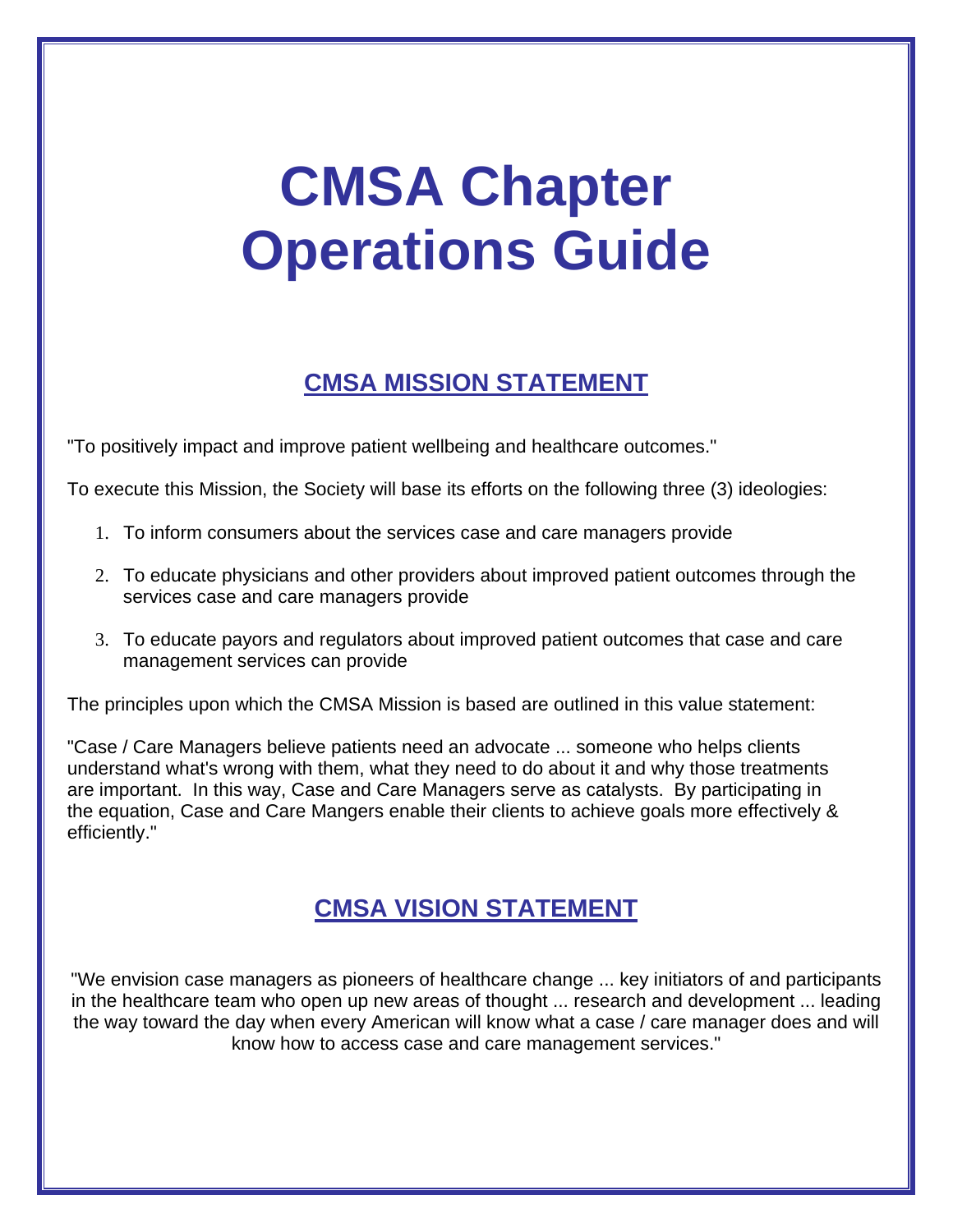# **Table of Contents**

| <b>Types of Meetings</b>                            |  |  |  |
|-----------------------------------------------------|--|--|--|
|                                                     |  |  |  |
|                                                     |  |  |  |
| <b>CMSA National Structure and Responsibilities</b> |  |  |  |
|                                                     |  |  |  |
|                                                     |  |  |  |
|                                                     |  |  |  |
|                                                     |  |  |  |
| <b>Description of Corporate Documents</b>           |  |  |  |
|                                                     |  |  |  |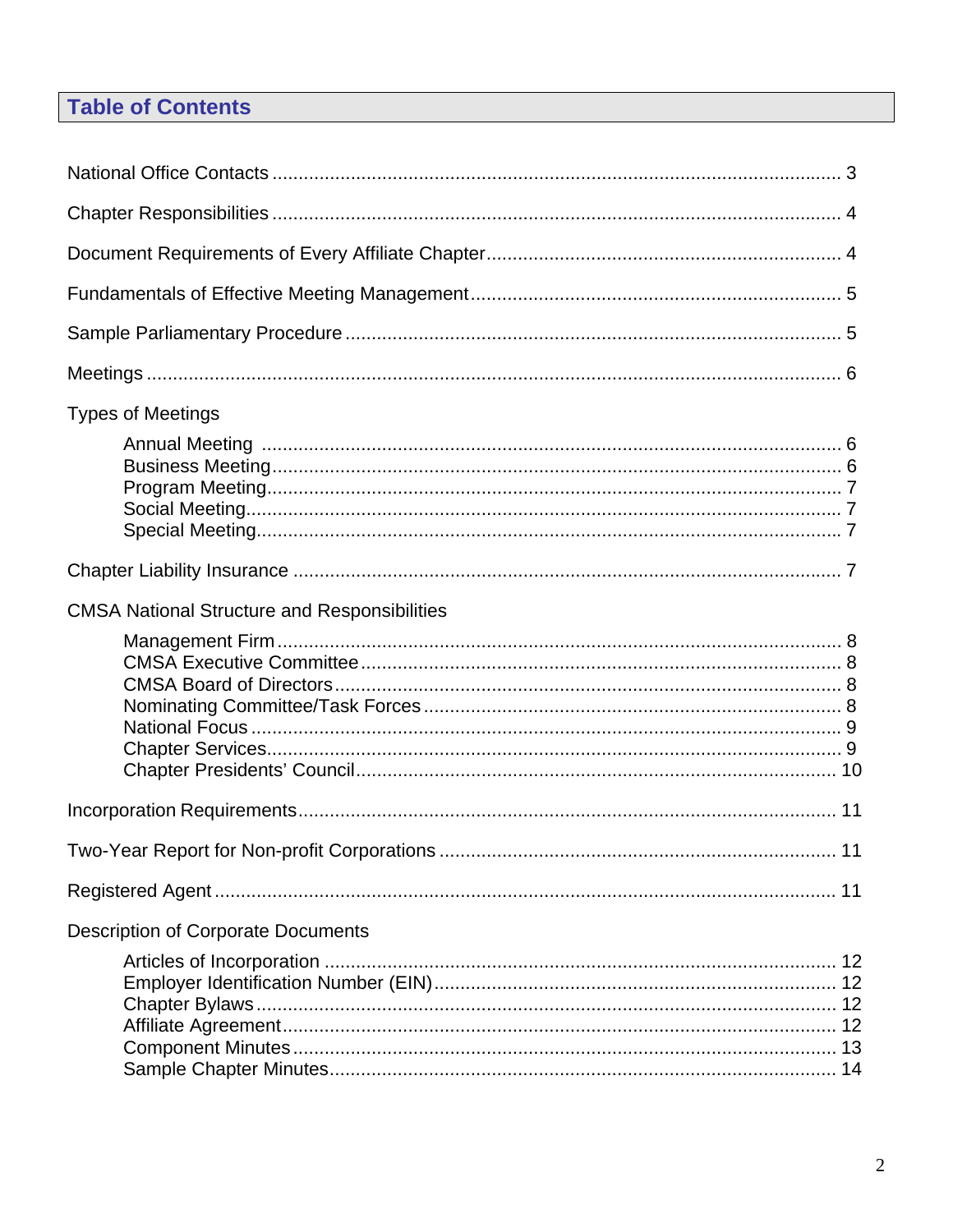# **CMSA National Office**

# **Case Management Society of America**

6301 Ranch Dr Little Rock, AR 72223

501-225-2229; 501-221-9068 fax email: cmsa@cmsa.org website: www.cmsa.org

Visit the **Chapter Resource Section** of the website by selecting Membership, then Chapters. Find lots of useful forms, guides, tips and contacts for enhancing your chapter's knowledge and growth.

# **Chapter & Membership Services**

# **Nikki Jackson**

Chapter Services Coordinator njackson@acminet.com

# **Toni Sullivan**

 Member Services Coordinator tsullivan@acminet.com

# **Michele Lee**

Manager Member/Chapter Services mlee@acminet.com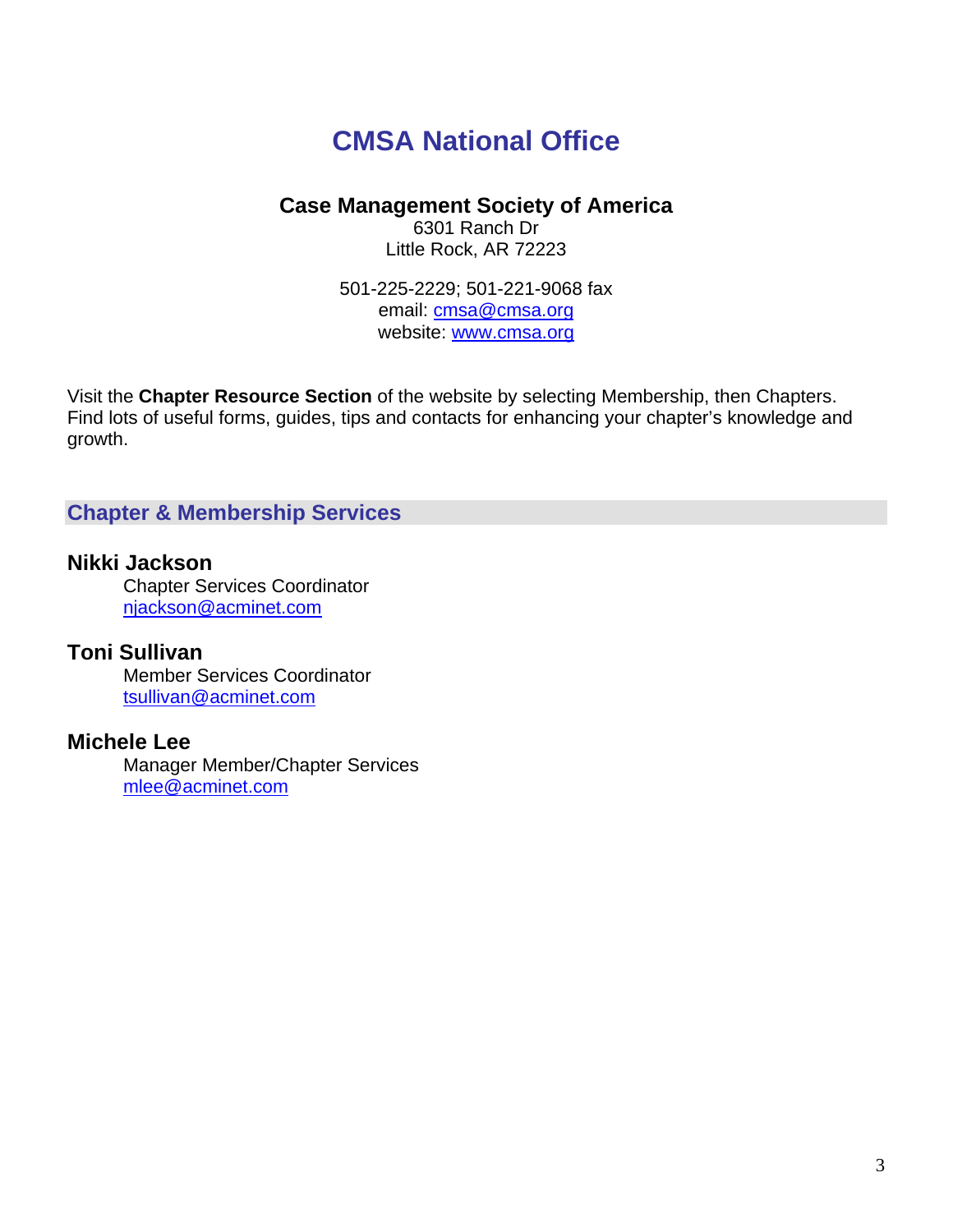#### **Chapter Responsibilities**

CMSA National and its chapters are interdependent in that a member of an affiliate chapter must also be a member of CMSA National.

Any member who joins National must also join a local chapter if it is within 60 minutes or 60 miles of the designated territory of the chapter. Memberships outside this territory are optional.

CMSA Chapters are individual affiliates of the Case Management Society of America. *All CMSA chapters are incorporated in Washington D.C. as a domestic corporation; and are incorporated in their own states as foreign corporations.* CMSA chapters fall under the National Association's federal tax group exemption, and are 501(c)(6) nonprofit organizations under the IRS code.

#### **Document Requirements of Every Affiliate Chapter**

- **Affiliate Agreement** (two original copies with signatures).
- **Chapter Bylaws** submitted and approved by the CMSA National Office.
	- ♦ Subsequent bylaws amendments should be submitted to the National Office for approval.
- Completion of the chapter affiliation procedure, which results in the chapter's **Articles of Incorporation** filed in Washington D.C.
- **Annual financial records** submitted to the CMSA National Office, which may include filing federal tax return forms 990, or 990EZ. See **Chapter Treasurer's Guide** for complete details.
- **State filing as a foreign corporation** once officially incorporated in Washington D.C.
- **File "two-year" Report** for Non-Profit Foreign and Domestic Corporations" with the District of Columbia.
	- $\bullet$  Due January 15<sup>th</sup> every 2 years
	- ♦ For a copy of the report, go to www.dcra.org or call the CMSA National Office.
	- $\triangleleft$  \$75 filing fee
- **Pay registered agent fees** to CSC as required by the District of Columbia. See section "Registered Agent" of this guide. Current fee of \$200\*\* per year. \*\*This rate may change as CSC's fee structure changes.
- Hold regular **Chapter Board Meetings**.
- **Elect and maintain Officers and Directors**, notifying the CMSA National Office of election results in writing.
- Conduct **membership recruitment** activities.
- **Appoint Committees** as in Article X of the Bylaws (ex. Nominating, Finance, Membership, Bylaws, Communications, Conference, Ethics, Government Affairs, Marketing, Newsletter, and Program…**Only Nominating and Membership are required.**
- **Establish chapter dues** & notify the National office, if changed.
- Determine needs & **conduct chapter educational program**.
- Maintain **General Chapter Liability Insurance** (see Chapter Liability Insurance section of this guide).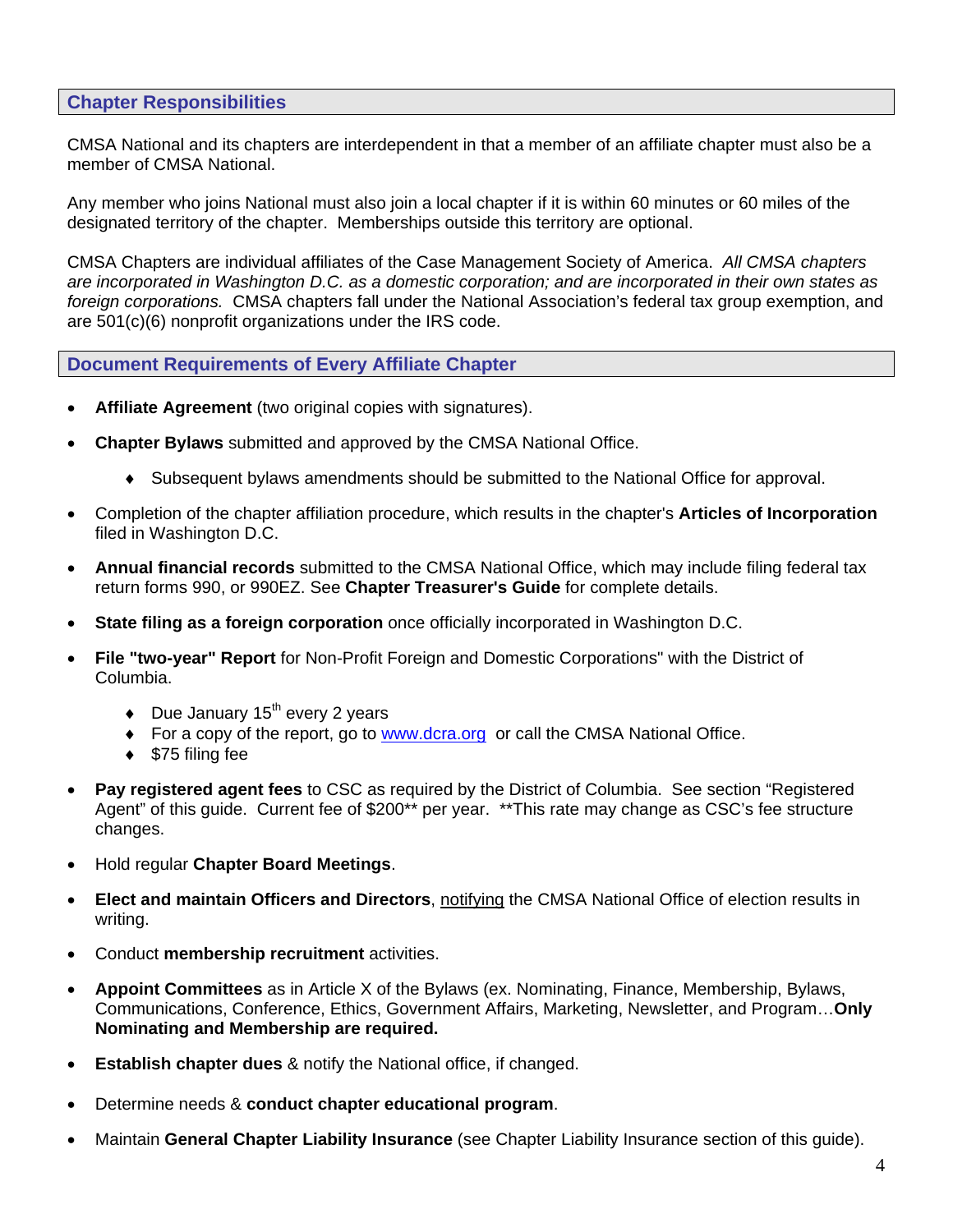- **Meeting Minutes** the secretary is responsible for maintaining an accurate recording of the chapter meetings. *See last page of this guide for specific guidelines and sample minutes*.
- **Antitrust Implications** Be careful not to violate antitrust laws involving the practice of restraining trade.
- **Lobbying** 501(c)(6) organizations may lobby for and against legislation; however, there are certain rules the IRS requires you to follow. If you would like more information, contact the CMSA National Office.

#### **Fundamentals of Effective Meeting Management**

- 1. **Hold meetings regularly** so members can plan to attend providing ample advance notice to each member.
- 2. **Conduct the business portion of the meetings efficiently** through use of parliamentary procedures and have a reference guide such as *Robert's Rules of Order* should there be any questions.
- 3. **Inform members** of the subject matter of the meeting and announce guest speakers at each meeting in such a way as to promote interest in attendance.
- 4. **Provide Continuing Education** (CEs, i.e. nursing, CCM, CDMS, CRC, etc). This can be obtained by contacting the certifying organization of the CE you are seeking. Additional information can be requested from the CMSA National Office.
- 5. **Design programs with broad appeal** and **encourage participation** in all chapter activities.
- 6. **Prepare meeting agendas** and programs with care to serve the specialties and practice settings for all members. National can provide a demographic breakdown of your membership with regard to practice/work setting and areas of expertise.

#### **Sample Parliamentary Procedure**

- 1. Announce the business item
- 2. Ask for and give a report on the item
- 3. Ask for a motion
- 4. Ask for a second motion
- 5. Allow discussion
- 6. Any further discussion
- 7. Repeat the motion and…
- 8. Call for a voice vote (aye or no)
- 9. Announce motion (adoption or failure)
- 10. If the motion fails, call for a new motion and second (There is no discussion until a new motion is made under this circumstance)
- 11. Repeat steps 4-10 until item is dealt with
- 12. Move on to next item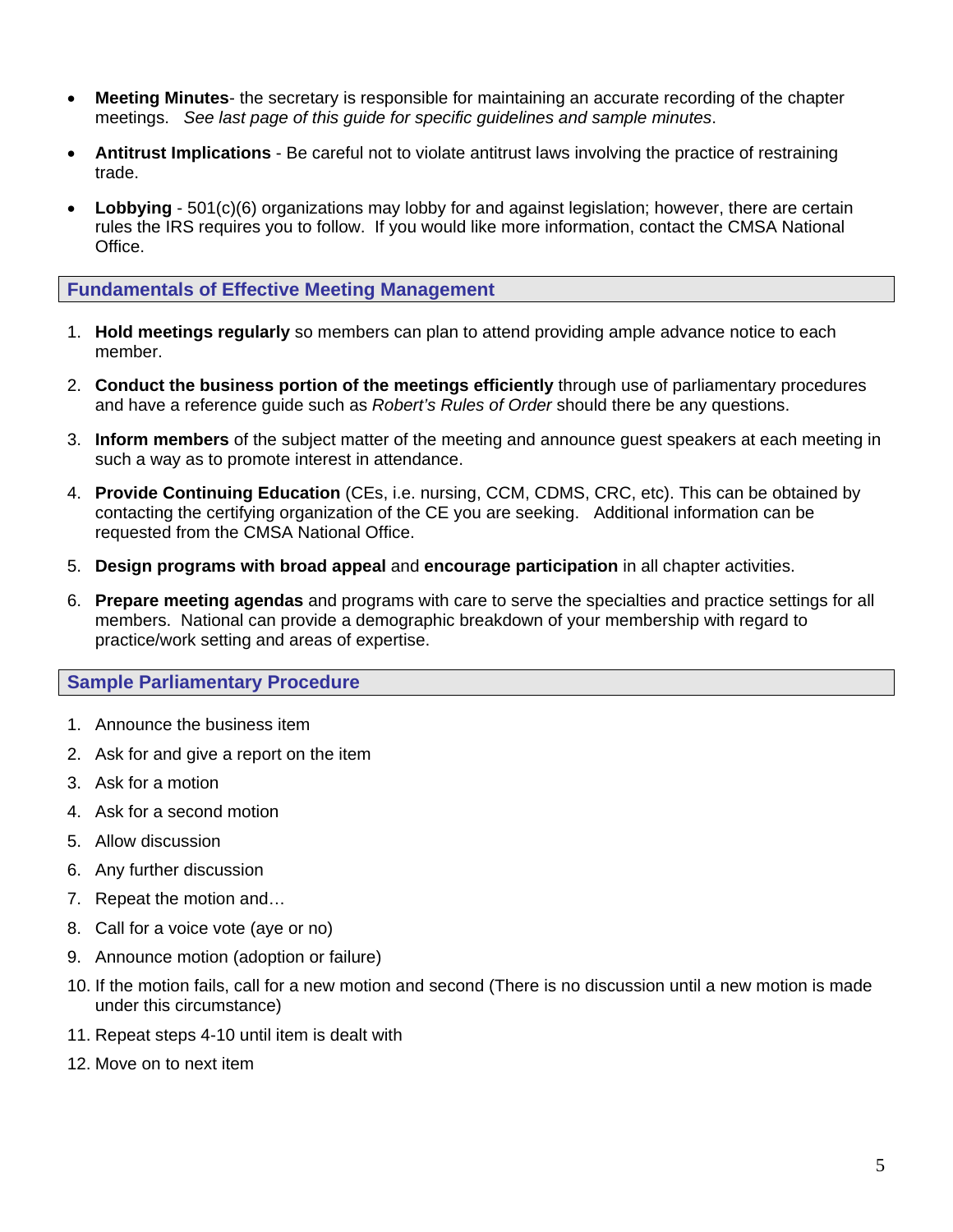#### **Meetings**

Well-planned and well–managed meetings are essential to maintaining the enthusiasm among the membership.

At the start of the year, the President may appoint a Program Committee to create a plan for the chapter's meetings subject to approval by the chapter's Board of Directors.

This plan should consist of a tentative schedule of meetings for the entire year, possible topics to be considered at each meeting, and suggested speakers.

Upon Board approval, a more detailed agenda for each upcoming meeting may be developed by the chapter President and the Board of Directors.

#### **Types of Meetings**

#### **The Annual Meeting**

- A meeting of the members for the transaction of all business related to the election of officers and Board of Directors.
- Check your chapter bylaws for specific procedures on electing officers and directors.
- Chapter Bylaws may require written notification and advance notice to chapter membership. Check your bylaws for specifics.

#### **The Business Meeting**

- A meeting to handle the official business of the chapter.
- Presided over by the President or President-elect in his/her absence.
- If neither officer is present, another officer or elected temporary chairperson should call the meeting to order.
- In all cases, the chairperson is responsible for conducting the meeting in an efficient manner.
- Proper business agenda is prepared in advance.
- The agenda describes what topics will be discussed at the meeting.
- Whenever possible, forward the agenda to each member of the Board, and in some cases the membership for additions, deletions or revisions in advance.

Suggested order of business to be conducted by the chairperson:

- 1. Meeting called to order
- 2. Welcome and introduction of new members and guests
- 3. Lunch or dinner (if applicable)
- 4. Introduction of guest speaker(s)
- 5. Question and answer session
- 6. Approval of the minutes from the last business meeting
- 7. President's report
- 8. Treasurer's report
- 9. Committee reports
- 10. Unfinished business
- 11. New business
- 12. Announcement of time and place of next meeting
- 13. Adjournment
- 14. Refreshments (if applicable)

#### **The Program Meeting**

Primary focus is to inform and educate.

Consider members' professional needs, diversity of membership, etc. in planning topics.

Meeting may include speaker(s), panel discussion, workshop, films and slide shows, etc.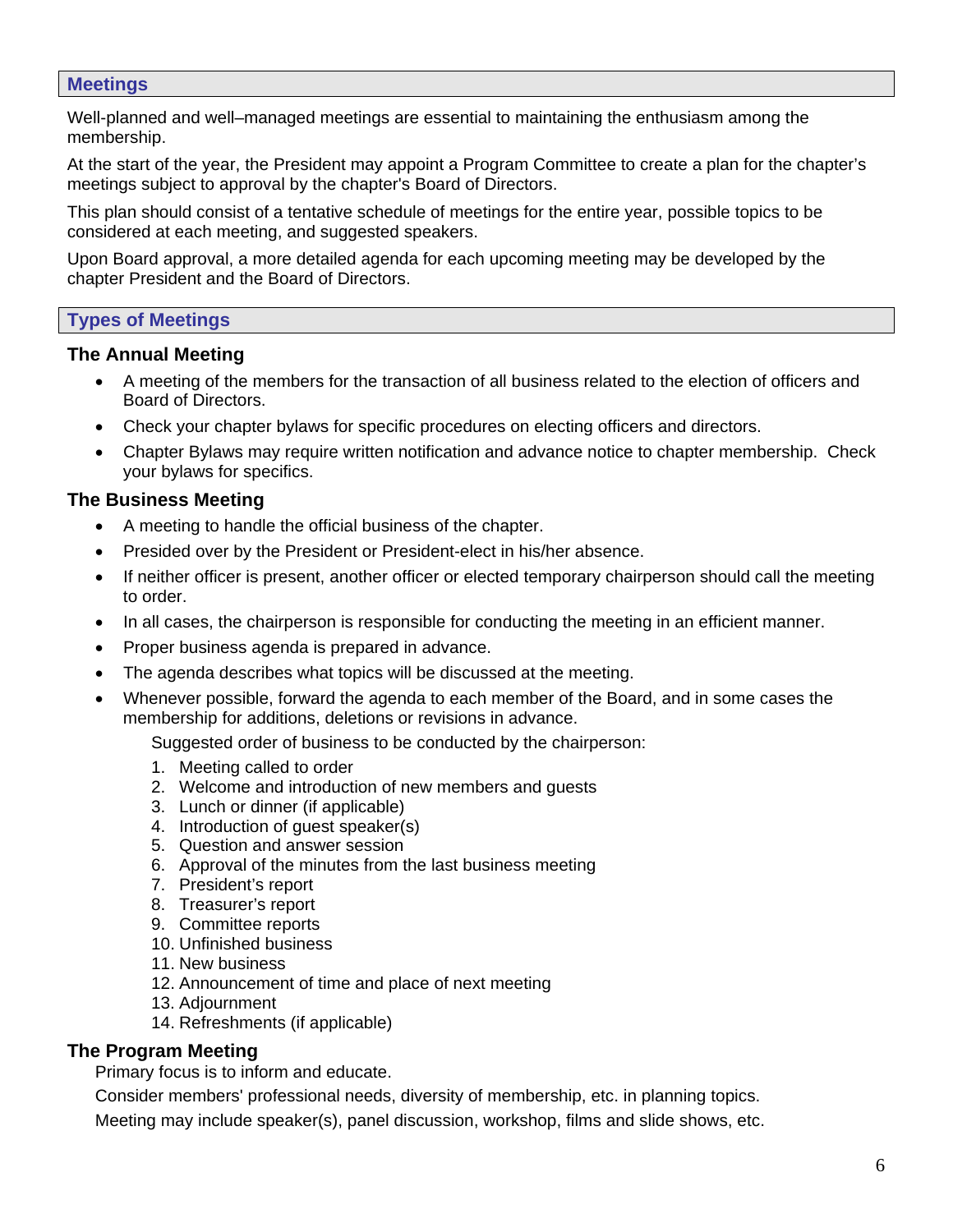## **The Social Meeting**

Arranged to promote and improve personal relations among chapter members and officers in a relaxed atmosphere

Excellent opportunity to network with members and to recruit new members

May take the form of dinners, dances, banquets, or receptions

Planning may be assigned to a special committee

#### **Special Meeting**

Meetings called by either the Board or upon the written request of fifteen members entitled to vote within thirty days after the filing of the request with the President or the Executive Director (where applicable). The business to be transacted shall be stated in the notice thereof.

Check your chapter bylaws for specific requirements on calling a special meeting.

#### **Chapter Liability Insurance**

CMSA National provides crime policy coverage for up to \$250,000, for all Presidents and Treasurers of all fully affiliated chapters, who are "A" members of CMSA and in good standing.

Chapters are responsible for obtaining additional coverage listed below through the carrier of their choice.

The National office has contracted with Aon Association Services to provide discount programs for CMSA chapters and members. *Aon Association Services, a Division of Affinity Insurance Services, Inc., in CA, MN & OK a Division of AIS Affinity Insurance Agency, Inc., and in NH & NY a Division of AIS Affinity Insurance Agency*.

#### **Since all chapters are organized as federal 501 (c)(6) not-for-profit corporations and are business entities, chapters are strongly advised to attain the following coverage:**

**Directors & Officers Insurance-** To include bonding of officers and defense against slander or other suits against an officer when acting on behalf of the chapter. Below are a few of the programs available:

- **Personal Injury and Publisher's Liability Protection** (libel, slander, copyright or trademark infringements)
- **Entity Coverage** (covers the associations name)
- **Broad Coverage** (covers all board members)

#### **For more information on D&O Insurance, contact www.asae-aon.com or call 800-453-5191 ext 561**

Underwritten by The Hartford's Twin City Fire Insurance Company in Arizona, California, Florida, Louisiana and New Hampshire and by the Trumbull Insurance Company in all other states.

**Association Office Package Insurance Program** – delivers customized coverage on the following types of insurance, plus many more!

- **General Liability-** Comprehensive coverage, products/completed operations, personal and advertising injury, fire damage, legal liability, medical payments, convention and meeting liability.
- **Crime/Employee Dishonesty**  Blanket employee dishonesty, forgery and alteration
- **Experience & Expertise** including:
	- o Employee Benefits Liability
	- o Chapter Liability
	- o Earthquake and Flood
	- o Liquor Liability
	- **Computer Systems**

**For more information on Association Office Package Insurance, contact www.asae-aon.com or call 800-453-5191 ext 398.** Provided exclusively by Aon Association Services and The Hartford.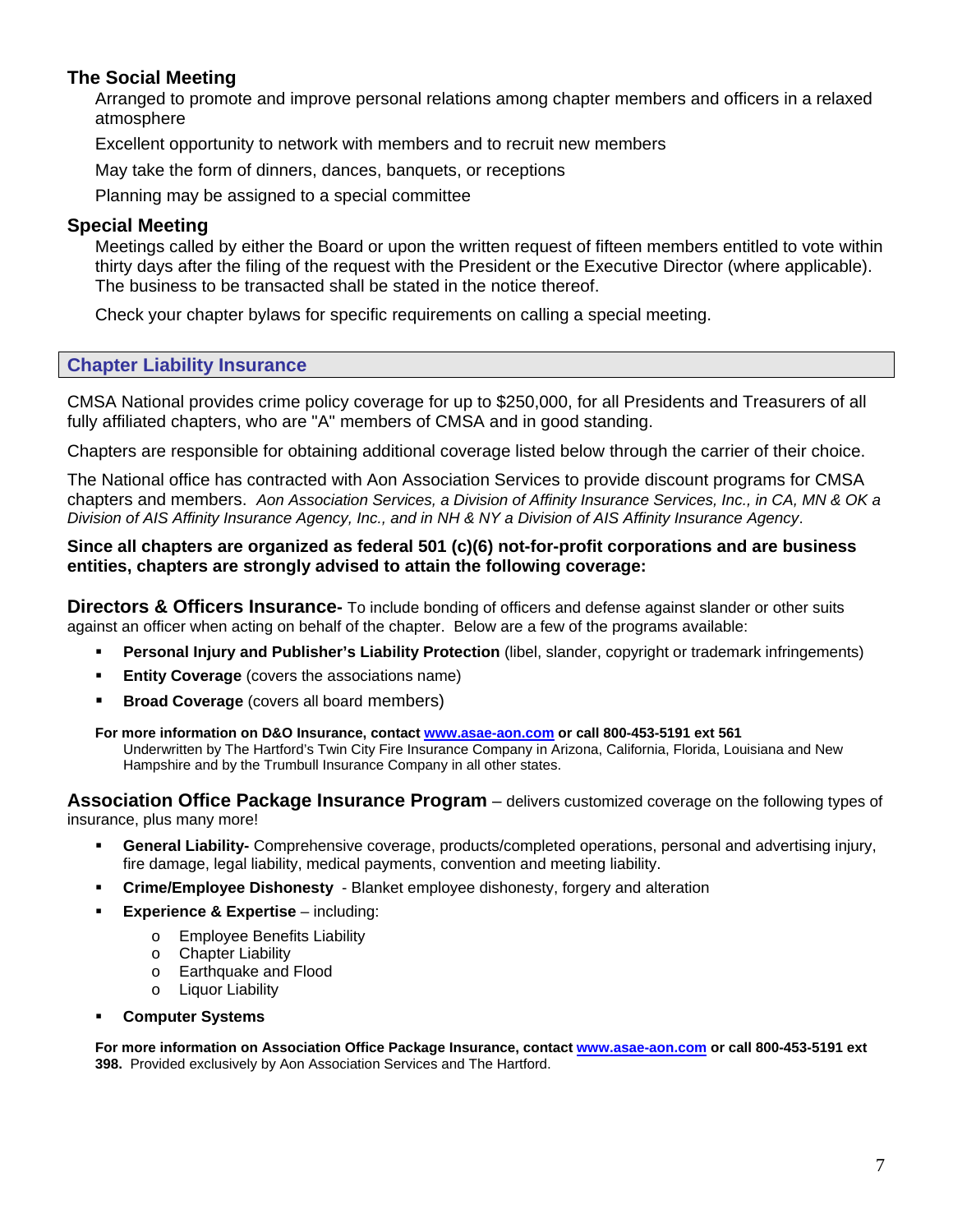**Event Cancellation Insurance Showstoppers<sup>sm</sup>** – offered through Travelers – delivers these customtailored coverages to fit your particular event, plus more!

- **Event Cancellation**
- **Terrorism Coverage**
- **Automatic Coverage** for Miscellaneous, Unreported, Indoor Events

**For more information on Event Cancellation Insurance, contact www.asae-aon.com or call 800-424-8830.** Program underwritten through Travelers Lloyds of Texas Insurance Company for Texas risks and The Travelers Indemnity Company of Illinois for all other states.

#### **CMSA National Structure and Responsibilities**

**Case Management, Inc. (CMI)** - the national management firm

CMSA is a 501(c)(6) professional association under the direction of the association management firm, CMI.

CMI staff implements the day-to-day operation of the association under the direction of CMSA's elected leadership.

#### **CMSA Executive Committee**

Executive Committee includes: President, President-Elect, Vice President, Secretary, Treasurer, Past-President, and the Executive Director (non-voting member) & Member-at-Large.

Purpose and function of the Executive Committee is to provide leadership to the full Board and to act in situations that cannot wait until a full Board meeting.

The Board of Directors must ratify any recommendations by the Executive Committee.

Tenure of office for the Executive Committee is one year, except for the President-Elect who serves a threeyear term (first year as President-elect, second year as President and third year as Immediate Past-President).

#### **CMSA Board of Directors**

The Board of Directors is the elected governing body of CMSA.

The Board of Directors exists to supervise, control and direct the Society.

It consists of the Executive Committee, Chapter Presidents' Council representative, International representative, and five elected Directors who are all case managers and CMSA members. The Directors are elected for staggered three-year terms.

The Board meets 2 - 3 times per year face-to-face, conducts conference calls, as needed, and networks frequently in an online forum.

#### **The Nominating Committee and Task Forces**

The President of CMSA appoints the Nominating Committee Chairperson and all Task Forces.

#### **The Nominating Committee**

- ♦ The Nominating Committee's goal is to develop a nomination procedure, which is timely, objective, and informative.
- ♦ The committee will work toward producing a slate of candidates that represents the diversity of the industry.
- ♦ The Nominating Committee is a standing committee that is, it exists from year to year.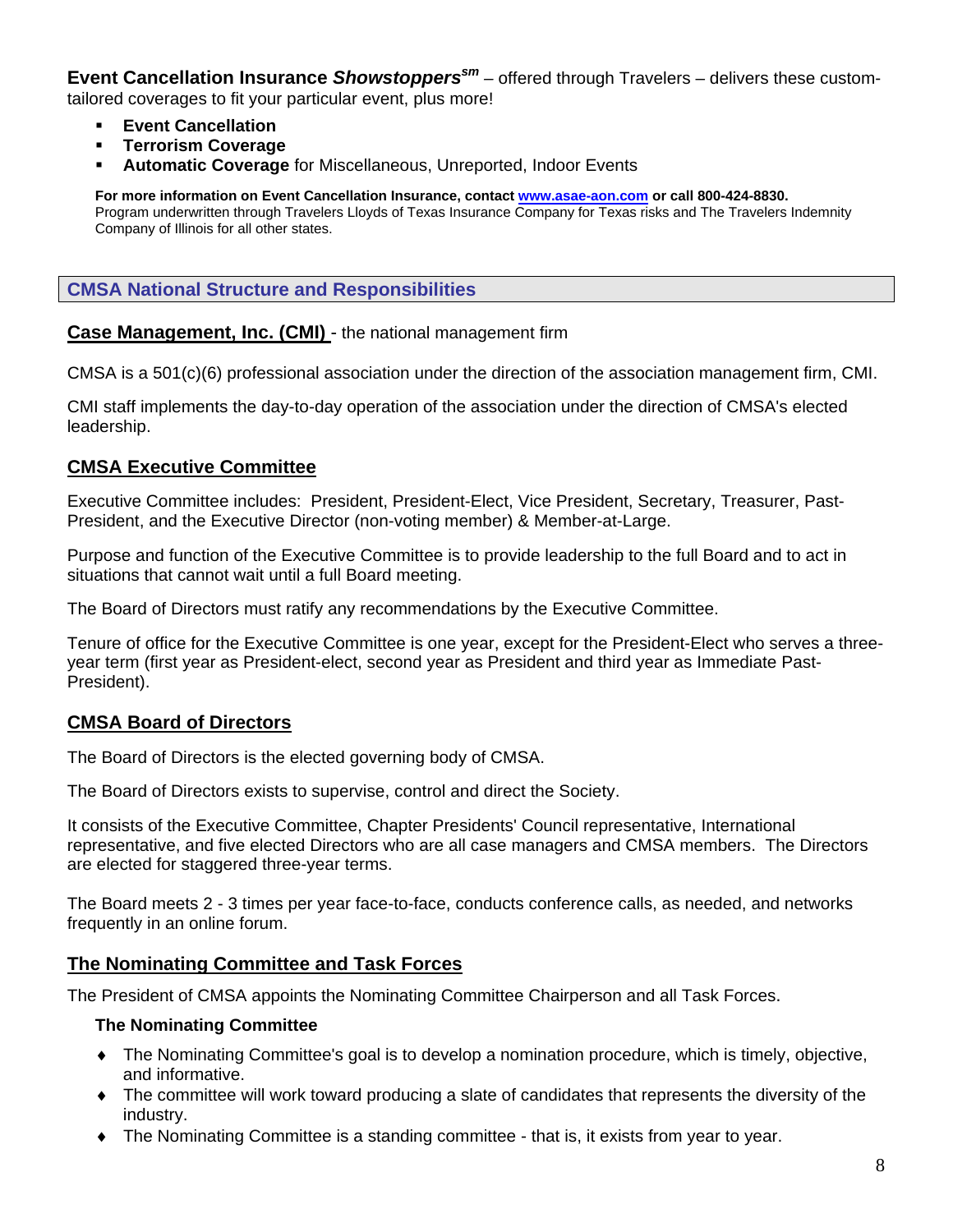#### **Task Forces**

- ♦ Task Forces are established at the discretion of the President.
- Task Forces are established to study and offer resolution to any issue that may arise.

# **National Focus**

- a) Providing educational and networking opportunities to members.
- b) Providing direction and support to the local chapters and members.
- c) Influencing the direction and practice of case management and coordinating collaborative efforts with other industry associations.
- d) Monitoring and impacting state and federal legislation.

# **Chapter Services**

The CMSA National Office offers the following support to all affiliated chapters including:

#### **Prospective Member List**

♦ A list of individuals by state who have requested membership information from the CMSA National Office.

## **Chapter Membership Address Lists**

- ♦ Includes a "New Member" and "Non-Renewing Member" list so you can easily identify new and lapsing members to your chapter. It is very important to make sure the new members feel welcome and are informed of the events and meetings of the local chapter and that expiring members are encouraged to renew.
- ♦ Also, includes a complete list of **all** chapter members to be used in notification and retention of membership campaigns.

#### **Chapter Dues Check & Chapter Treasurer List**

♦ A monthly mailing that includes an "Account Summary" of dues collection. This is available to all chapters that currently have a President and Treasurer serving their term.

# **Chapter Dispatch**

- ♦ Monthly chapter newsletter from CMSA National highlighting current topics and issues of concern as well as, national information and upcoming events. The Dispatch is emailed monthly to the Chapter President and is available on the CMSA website at www.cmsa.org.
- ♦ On-line you will find copies of the National Executive Director's report and President's Report.

#### **Chapter Calendar of Events**

♦ National visibility highlighting your chapter's upcoming activities through *The Case Report,*  CMSA's official newsletter located in *Case in Point.* 

#### **Non-Profit Tax Exempt Status**

♦ The CMSA National office also maintains chapter's non-profit tax-exempt classification with the IRS.

#### **Chapter Innovation Awards**

- ♦ Awarded annually at the CMSA Conference and Expo and displayed in CMSA Booth.
- ♦ These awards recognize and reward outstanding innovation and are designed to showcase CMSA chapters who thrive amidst increased competition for members and sponsors.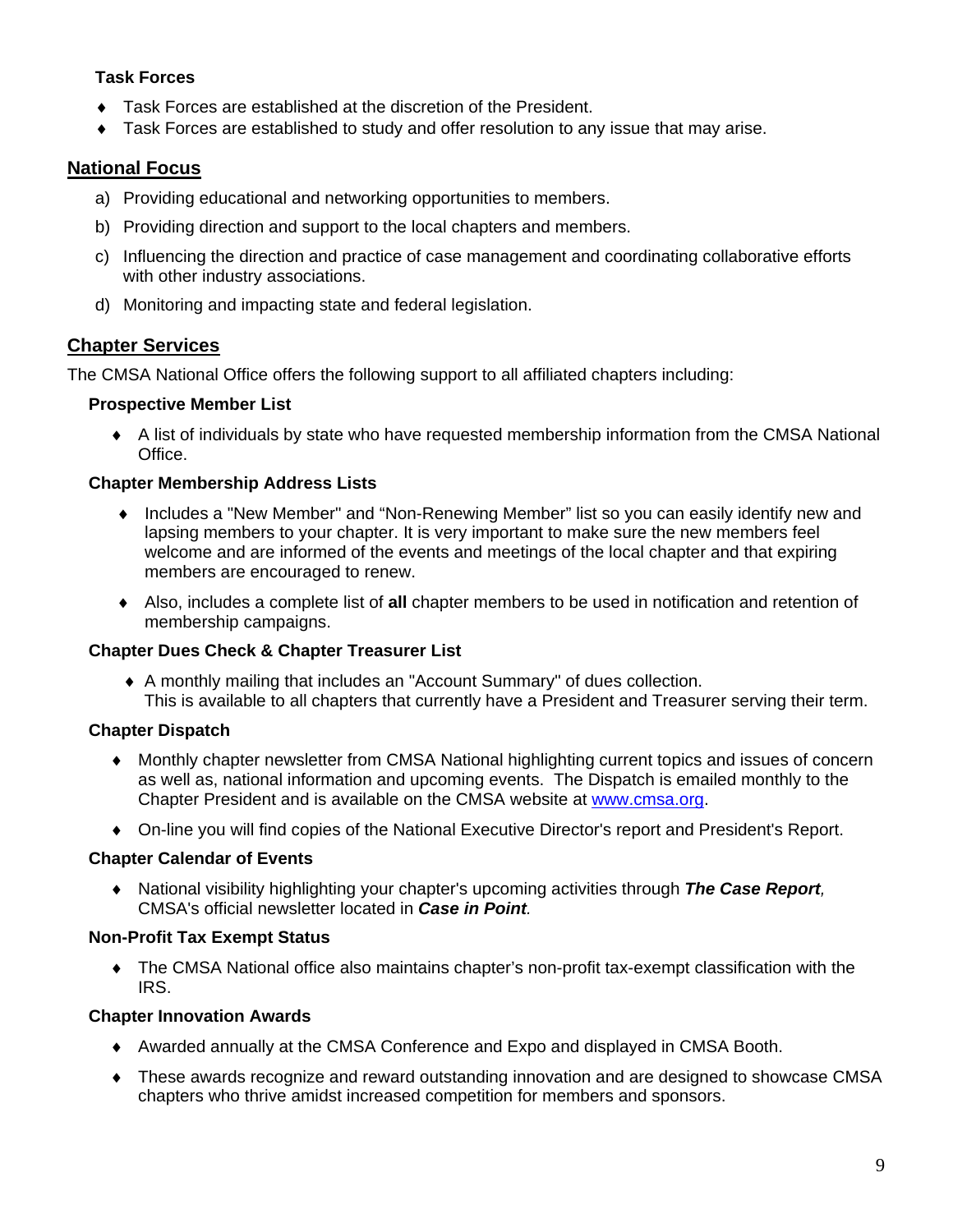#### **Chapter Leadership Workshop**

♦ Held in conjunction with the CMSA Annual Conference & Expo, provides chapter leaders a forum for generating new ideas and improving chapter leadership and management skills.

**Chapter Resources** on the CMSA Website at **www.cmsa.org.** Go to Membership, then Chapters.

- ♦ Membership Applications & membership/association support materials
- ♦ Past issues of **The Dispatch**
- ♦ Recruitment and Retention Tips
- ♦ Resource Guides Leadership, Financial, Operational, Membership, etc…
- ♦ Forms for various chapter requests
- ♦ Officer Update Form
- ♦ National Logo Policy and Release Form
- ♦ Highlight chapter websites, conferences and calendar of events

Brochures and flyers are available from Chapter Services Department – professional and colorfully printed promotional materials available to chapters, as needed.

- ♦ Why Join Brochures Highlights CMSA benefits and Individual and Company applications
- ♦ Educational Resource Library online educational training
- $\triangleleft$  CareerCenter online job postings
- ♦ Communities of Practice online networking forums
- ♦ Annual Conference Brochures

CMSA National Office offers **full time support** to all chapters through the Chapter Services Department.

#### **Chapter Presidents' Council (CPC)**

**Mission Statement** - *To promote and encourage professional development and a standard of excellence among the affiliated chapters of CMSA, while promoting the individual and collective professional development of health care case management.* 

- ♦ The Chapter Presidents' Council consists of all chapter presidents, (affiliates and pending) of CMSA.
- ♦ The voting members of the CPC consist of chapter presidents from each fully affiliated chapter of CMSA.

#### **Goals of the CPC:**

- ♦ To network and share industry issues. And, to share the requests, needs and solutions specifically related to chapters with one another through the Chapter Presidents Forum and to the National Board of Directors.
- ♦ The CPC Chair, elected annually at the CMSA Annual conference, serves as a representative on the National Board of Directors.
- ♦ The CPC Chair may present any chapter issue to the National President, who, along with the Executive Director, will determine how to address and what additional information is needed.
- ◆ CPC On-Line Forum a networking tool for Chapter Presidents and President-Elects to network and share ideas, problems, strategies & resources with other chapter leaders. Moderated by CMSA's CPC Chair.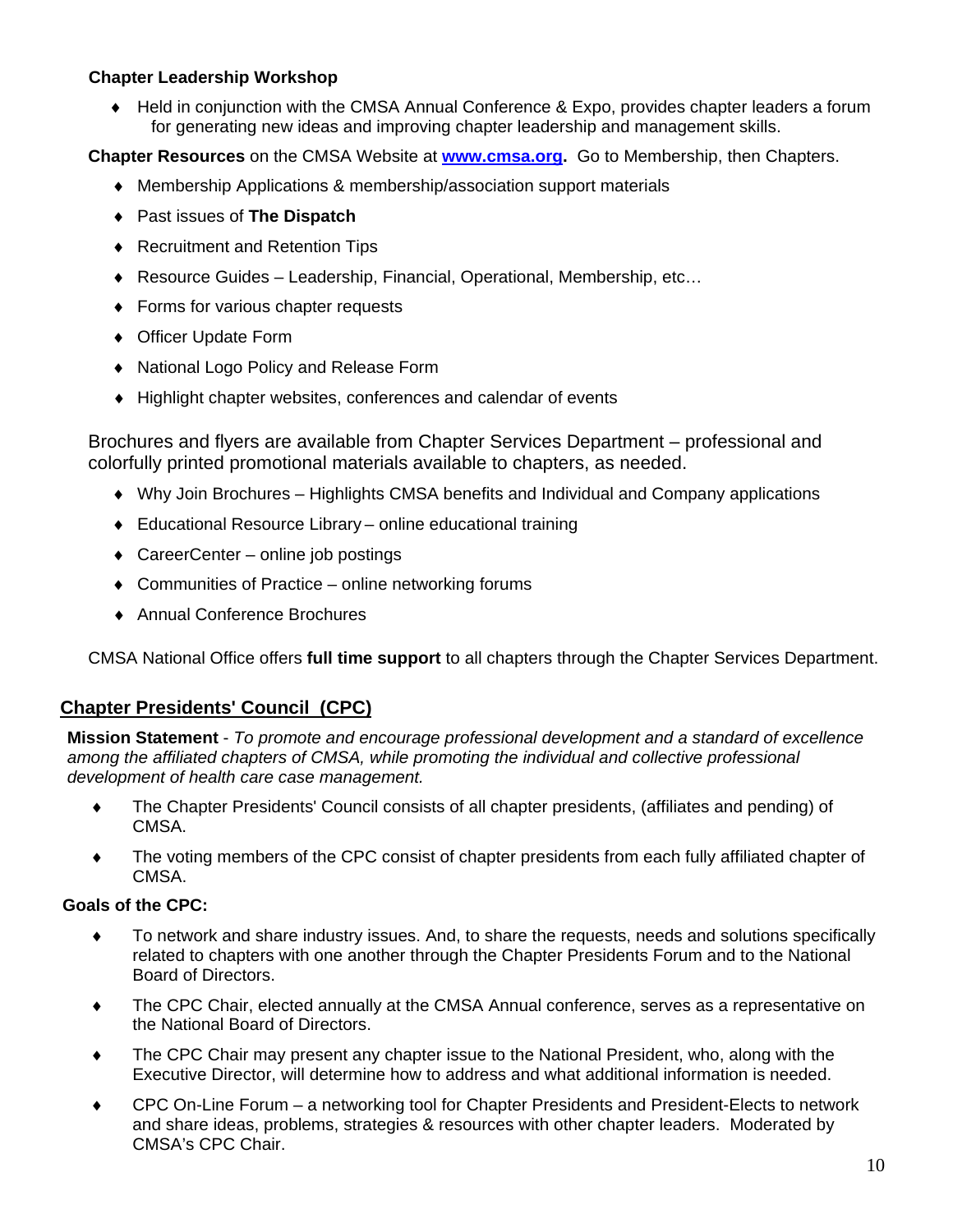#### **Incorporation Requirements**

All CMSA chapters, along with the National Office, are incorporated in the District of Columbia. Incorporation is accomplished when the CMSA National Office files your Articles of Incorporation with D.C., along with a filing fee of \$100, which the chapter is required to pay. The Articles of Incorporation must comply with all requirements of the District of Columbia Nonprofit Corporation Act, and contain the necessary wording to qualify your organization for federal income tax-exempt status.

When the D.C. government approves the Articles of Incorporation, D.C. will issue your chapter a Certificate of Incorporation. The National Office will forward you this Certificate along with copies of your Articles, Bylaws, and Affiliate Agreement. These documents are very important to save.

**Your chapter must also incorporate as a foreign corporation in the State in which it is located**. (Your chapter is incorporated in D.C. as a domestic corporation.) State law requires that you must register to do business in your own state. Because state's laws vary from state to state, it is the chapter's responsibility to register in its own state. The Secretary of State's office can provide assistance for the chapter in completing this process. Once you have registered as a foreign corporation, please notify the National Office.

#### **Two-Year Report for Non-profit Corporations**

All chapters are incorporated in D.C. as a domestic corporation. In order to remain incorporated in the District of Columbia as a nonprofit association, all chapters must file a report with the D.C. government every two years. This report is called "Two-Year Report for Non-Profit Foreign and Domestic Corporations." It is located on the D.C. government's website at www.dcra.org. The filing of this report keeps your chapter in good standing as a corporation. This report is due January 15 every two-years. The cost to file this report is \$75. Even though it is the chapter's responsibility to file this report, you may check with the National Office to see what year your report is due. New chapters are due the first January following their incorporation date, then every two years after. When you file your report, please **make sure to copy the National Office on the report***,* so that the National Office can know that it has been filed and that your chapter is in good standing.

#### **Registered Agent**

The D.C. government requires that if your organization is not located in D.C., it must have a registered agent located in D.C. The registered agent that the National Office has hired to serve as the registered agent for the National Office and all the chapters is the Corporation Service Company (CSC). CSC will forward your chapter important legal documents such as the "Two-Year Report" discussed above. Each chapter is responsible for paying CSC an annual fee of \$200\*\* (all CMSA chapters receive a 15% discount from CSC) for services Sept – Aug. CSC will invoice you annually, and it is important that you pay this fee so that you will receive legal documents and comply with the D.C. law.

New chapters are prorated their first year if it falls outside a full billing cycle (Sept – Aug).

\*\*This fee is subject to change as CSC's fee structure changes.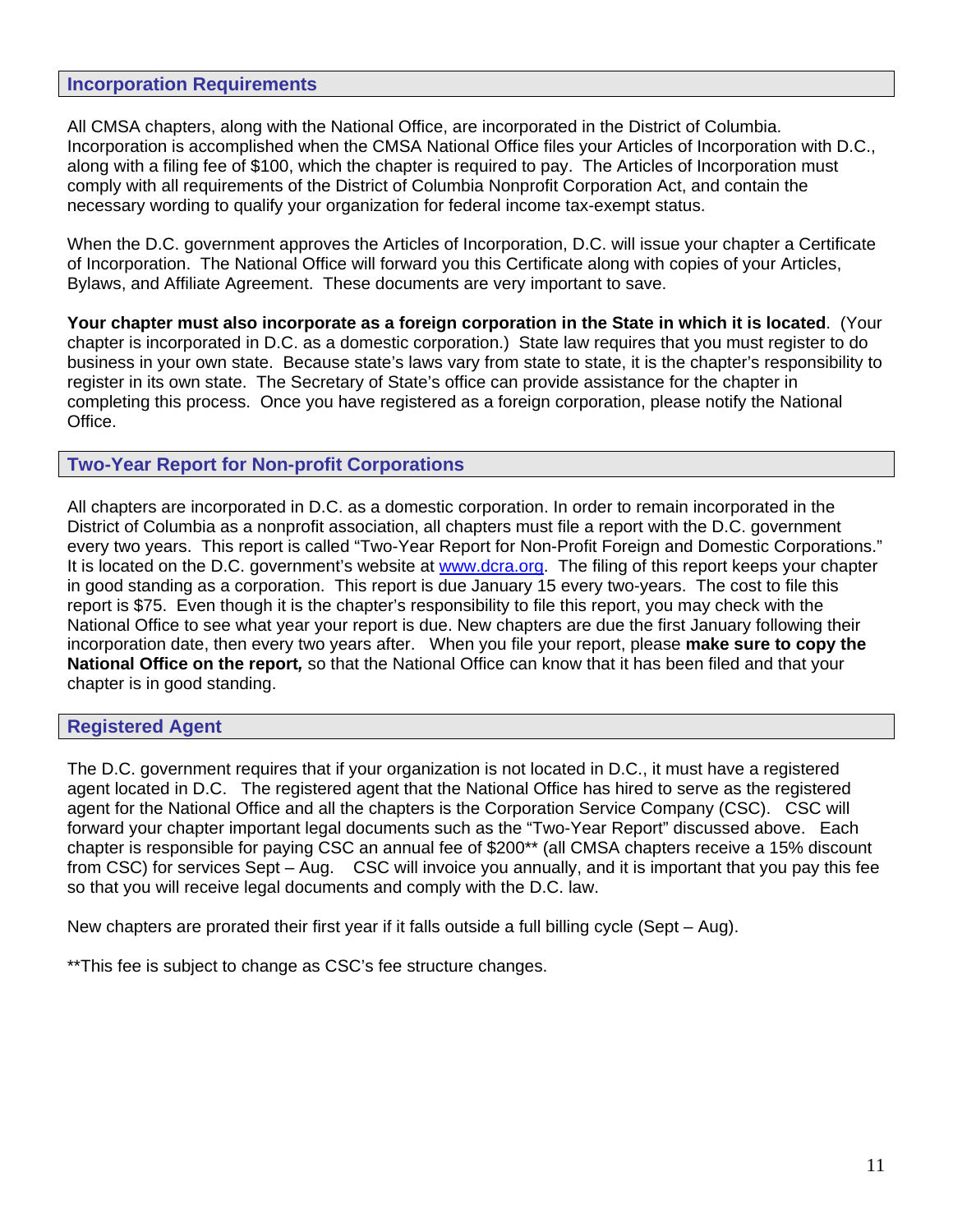#### **Description of Corporate Documents**

## **Articles of Incorporation**

Chapters must be established as corporations rather than as unincorporated associations at both the national and local levels. The corporate form of organization has the following benefits:

- Gives the chapter the greatest freedom of action, with minimal oversight from state government or courts
- Ensures the chapter will be recognized as a separate entity
- In the absence of fraud or failure to observe the requirements of corporate existence, insulates the incorporators, directors, officers and members from personal responsibility for liabilities of the corporation (although any individual who participates in wrong doing will be liable), actions or guarantees, for breaches of their fiduciary duty to the corporation, or for negligence in their management.

#### **Employer Identification Number (EIN)**

Prior to incorporation, a chapter must obtain an EIN number by filing IRS Form SS-4. A chapter must have this number in order to set up a checking account.

**Neither the EIN nor any other number is a sales "tax-exempt" number**. Some states issue registration numbers for sales-tax exemptions; however, most states do not exempt trade associations from state and local sales and property taxes. Under CMSA's group exemption number, each of the chapters are set up as a 501(c )(6) which allows for federal tax exempt status but not sales tax exemption. Sales tax exemption usually falls to charitable organizations and not business or trade associations.

#### **Model Chapter Bylaws**

Governs chapter activity and may be amended with approval from the CMSA National Office. Bylaws include:

- ♦ *Official Chapter Name*
- ♦ *Chapter Purpose*
- ♦ *Officers and Duties*
- ♦ *Number of Directors*
- ♦ *Number and Name of Special Standing Committees*

Generally speaking, amendments to chapter bylaws can be more restrictive, but cannot be less restrictive than the National Bylaws.

Any amendments to the Chapter Bylaws must be approved through CMSA National.

# **Model Affiliate Agreement**

A binding business agreement between a CMSA Chapter and the CMSA National Office. The Affiliate Agreement:

- ♦ Describes the chapter's territory
- ♦ Outlines the responsibilities of the affiliate chapter
- ♦ Outlines the responsibilities of the CMSA National Office

This agreement finalizes the relationship between the chapter and the CMSA National Office. Items to review within the agreement include: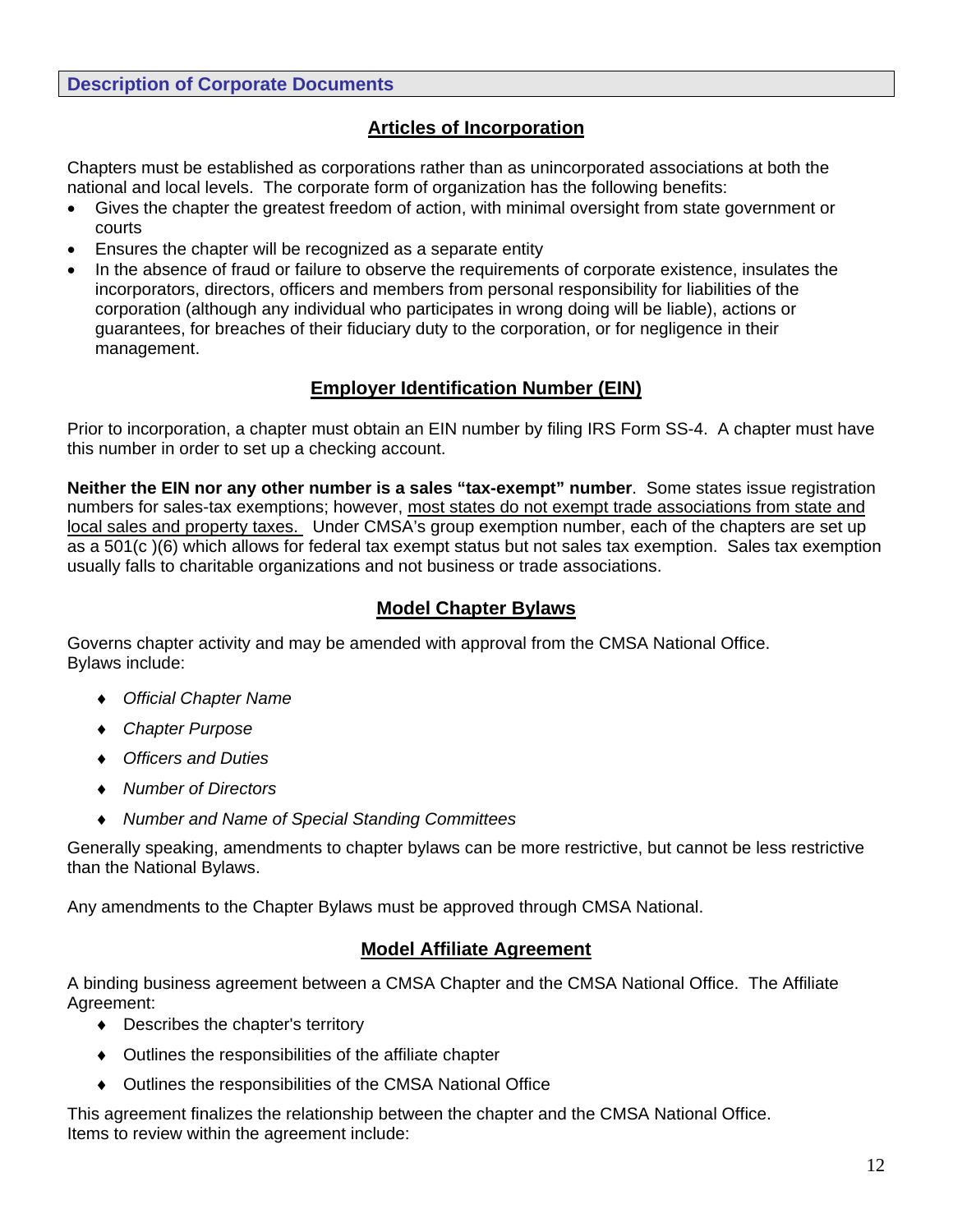- ♦ Grant of Charter Describes the chapter territory
- Membership All members of the chapter must also be National members
- ♦ Obligations of the Association i.e., chapter educational program, membership materials, member publications, etc
- ♦ Obligations of the Affiliate Sets forth the chapter's purposes and activities
- ♦ Use of Trademark **™** and Copyrighted Materials **©**
- ♦ Separate Entities Indemnification Revocation or Surrender of Charter Sets forth circumstances under which a chapter's charter may be revoked

#### **Component Minutes**

The secretary is responsible for maintaining an accurate recording of the business that occurs at all chapter meetings. Board and Meeting Minutes:

- ♦ are legal documents and can be subpoenaed
- ♦ should be clear, concise and accurately reflect the business conducted
- ♦ are to be kept in file for the duration of the organization's existence
- ♦ should be accessible to the membership and outside upon request
- ♦ serve as a historical reference for decisions made by the leadership; including policies and positions adopted by the group
- ♦ are useful guidelines for staff, and future officers and leaders
- make it possible to determine precisely what action was taken on a matter at previous meetings